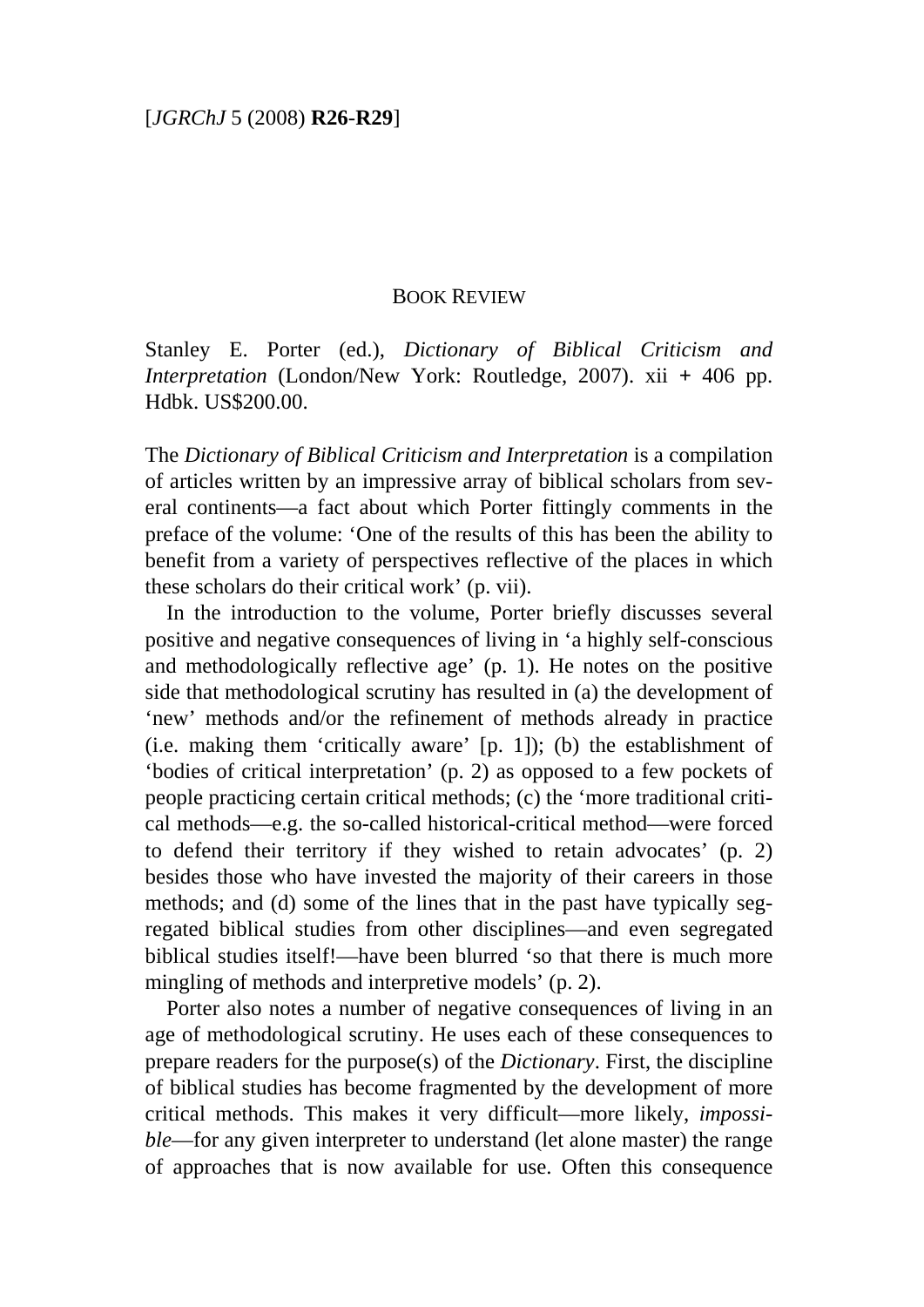results, says Porter, in 'the sometimes unconscious (though sometimes explicit) belief that those critical methods that have not been mastered are in some way inherently inferior to those that have been learned' (p. 2). Thus, scholarly work often continues to contribute to the fragmentation of the discipline, either because scholars utilize only the 'main-stream' critical methods or only some single 'newer' critical method. A second disadvantage Porter gives is that 'a sense of the history of interpretation has been lost' (p. 2). He continues, '[I]n recent times, with the development of new and competing models of interpretation, it has become increasingly easy to see past interpreters as simply artifacts, and their interpretation as antiquated and irrelevant' (p. 2). A final consequence listed by Porter (he admits that neither of his lists of positives or negatives is exhaustive) 'is the difficulty in arriving at anything that resembles definitive or normative interpretations', assuming, in light of what Porter calls the 'critical postmodern terrain', such is even possible and/or desirable (p. 2). It is not Porter's intent to make a case in this context for definitive or normative interpretations; rather, his point is to lament the erosion of common ground for discussion between 'competing interpreters' (p. 2). Such lack of discussion 'make[s] it difficult to evaluate individual interpretations and even more difficult to know whether there is any kind of development in levels of understanding' (p. 2), whether of the Bible or of the discipline of hermeneutics itself.

At least one purpose, then, of the *Dictionary* is to help biblical interpreters 'overcome the kind of contemporary critical introspection that results in failure to contextualize the contemporary within the broader sweep of history' (p. 2). Porter is clear that the *Dictionary* is not meant to provide articles that are 'definitive in any absolute or encompassing sense'; rather, it is meant to serve as a 'means of access' (p. 2) by giv-ing 'historical and methodological introductions' to a selection of inter-preters and interpretive methods that 'captures the state of play in biblical criticism and interpretation at the turn of the twentieth to the twenty-first centuries' (p. 3).

In terms of the general purpose noted in the previous paragraph, this volume is a definite step in the right direction. One daunting task of a work such as this is choosing which interpreters, methodologies, and critical issues should be included between its covers. In terms of interpreters, some are obvious candidates for inclusion in a work such as this, including the following, who are, to the editor's credit, included in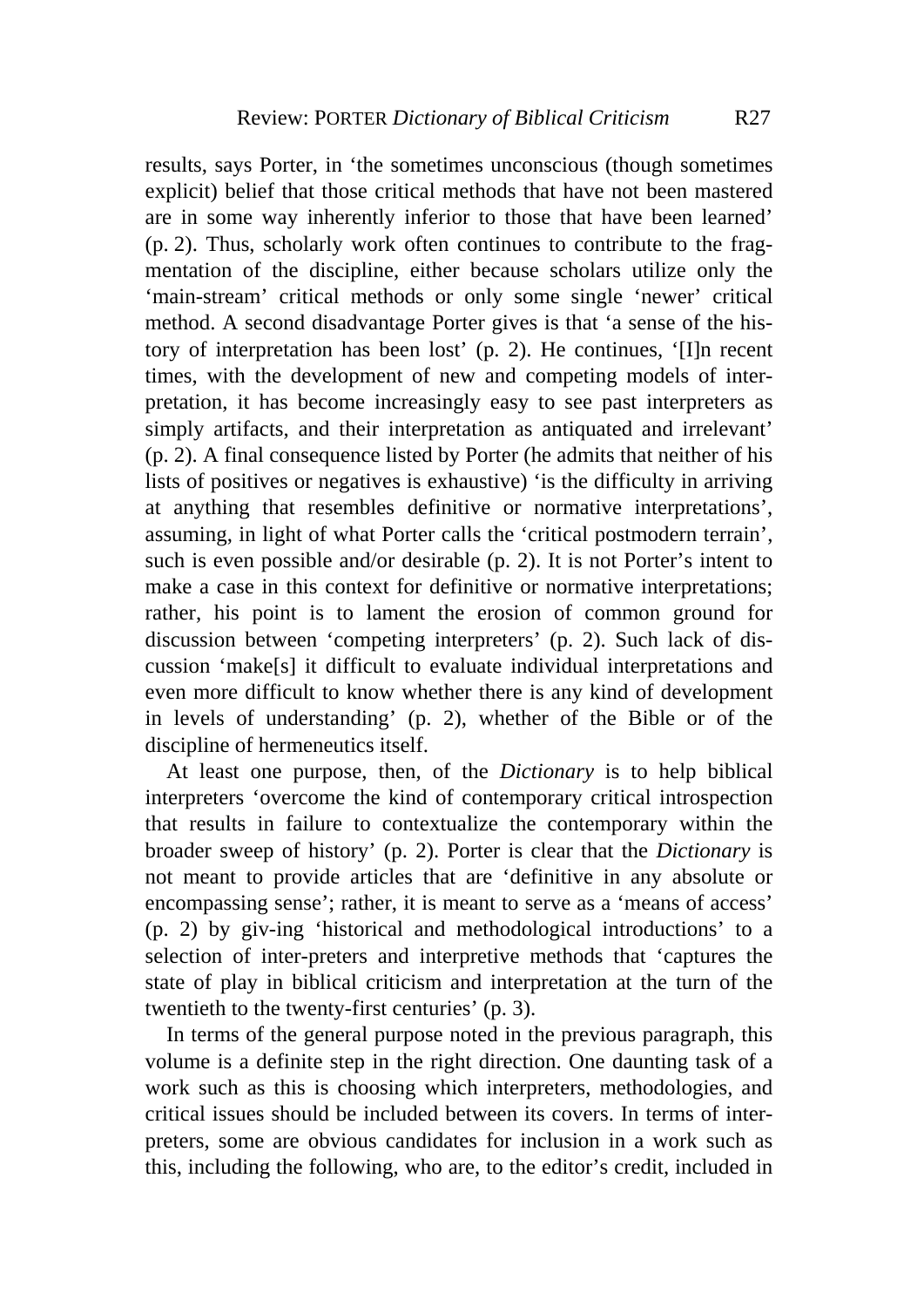the *Dictionary*: W.M.L. de Wette, Friedrich Schleiermacher, F.C. Baur, Adolf von Harnack, Albert Schweitzer, Adolf Deissmann, and Rudolf Bultmann. However, there are a number of other interpreters that one might expect to have an entry in the *Dictionary*, who surprisingly do not (some of these appear in discussions of specific critical methodologies, but do not have their own entry): J.S. Semler, Hermann Gunkel, Martin Dibelius, K.L. Schmidt, and Hans Conzelmann, to name a few. That said, Porter appears to have expected this sort of criticism: 'I apologize…if you think that your favorite biblical scholar…should have been included but was not' (p. vii). Obviously, not every biblical scholar can be included in a work dubbed 'dictionary', or it would cease to be such. That said, it seems to me that some of the space (if space was the issue) in the volume occupied by current biblical scholars whose impact on the discipline has yet to be fully gauged should have been given to past critics whose work has been acknowledged to have had a lasting impact on the discipline (e.g. Dibelius, Conzelmann). Some of the contemporary biblical scholars (still alive and contributing to the discipline at the time of the volume's publication) deemed worthy of an entry include: James Barr, Walter Brueggemann, James D.G. Dunn, Martin Hengel, Walter Kaiser, Jr, Bruce M. Metzger, C.F.D. Moule, and Anthony C. Thiselton. As with the list above, more names could be added here; several that immediately come to mind are C.K. Barrett, R.T. France, I.H. Marshall and R.P. Martin.

In terms of critical methodologies, the *Dictionary* provides an excellent array of articles. The following significant criticisms or methodologies have entries and are representative of what is covered in this volume: Canonical Criticism (both Childs's and Sanders's approaches), Existential Hermeneutics, Feminist Interpretation, Form Criticism, Formalist (New Critical) Interpretation, Liberation Theological Interpre-tation (Latin America), Linguistic Criticism, Liturgical Interpretation, Narrative Criticism, New Hermeneutic, New Historicism, New Rheto-ric, Reader-oriented Approaches, Redaction Criticism, Rhetorical Criticism, Social-Scientific Approaches, Source Criticism, Structuralism, Tradition-Historical Interpretation, and others.

To conclude, I would like to call attention to several specific entries in the *Dictionary* that are generally worthy of applause: Early Church Interpretation (Richard N. Longenecker), Enlightenment Period (Colin Brown), Middle Ages (C. Mark Steinacher), Post-Enlightenment Criticism (John Rogerson), and Twentieth Century Interpretation (James